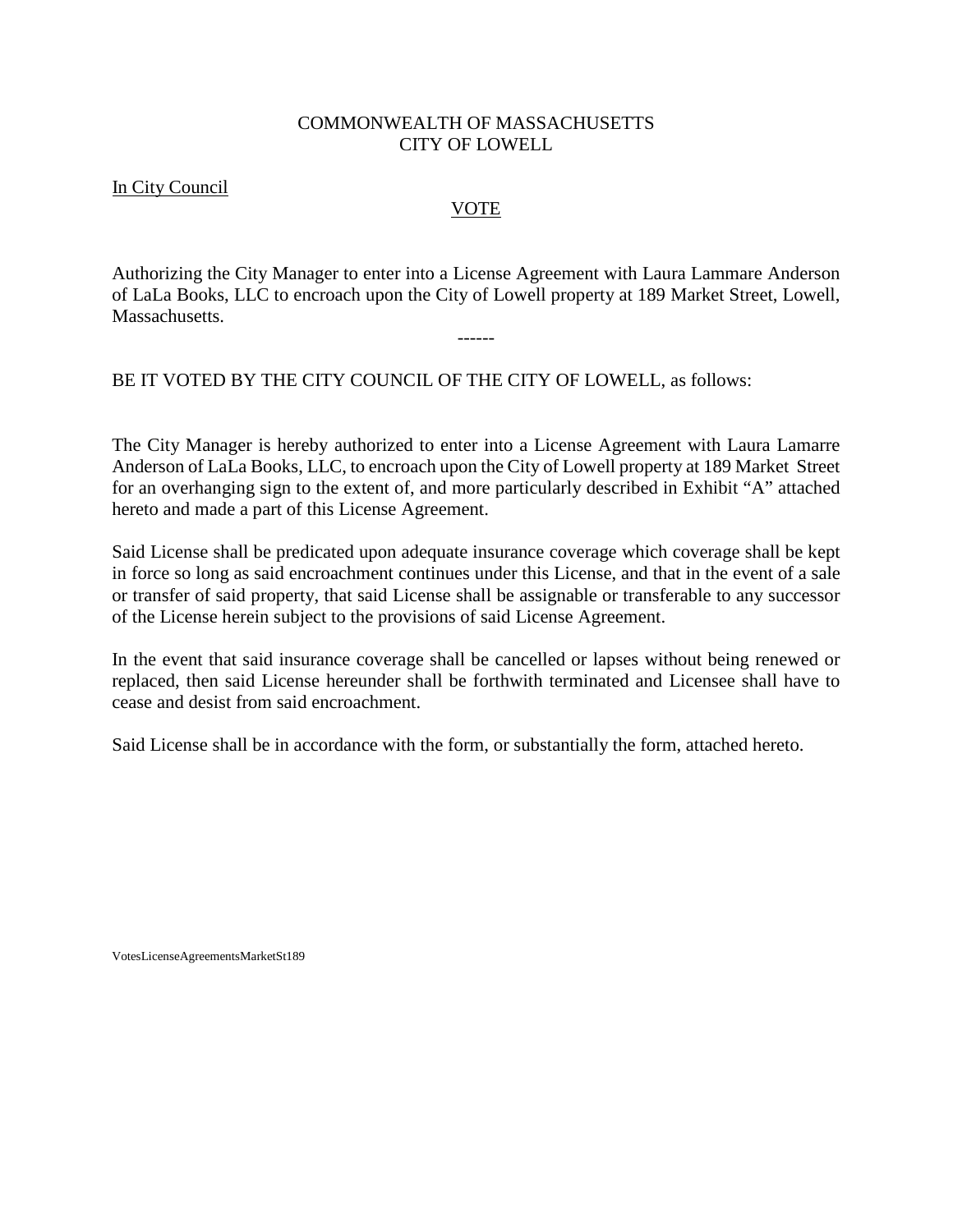### COMMONWEALTH OF MASSACHUSETTS

## CITY OF LOWELL

## LICENSE AGREEMENT

THIS LICENSE, made at Lowell, Middlesex County, Massachusetts, between the CITY OF LOWELL, a municipal corporation of the Commonwealth of Massachusetts, hereinafter called "Licensor," and Laura Lamarre Anderson of LaLa Books, LLC, with principal place of business at 189 Market Street, Lowell, MA, hereinafter called "Licensee," WITNESSETH THAT:

The Licensor hereby grants to the Licensee a license for an overhanging sign to encroach upon the City of Lowell property at 189 Market Street, Lowell, Massachusetts to the extent of, and more particularly described in Exhibit "A" and shown on Exhibit "B", both attached hereto and made a part of this License Agreement.

IT IS FURTHER AGREED that this is a License only, that the Licensee shall, at all times, maintain sufficient insurance policies in an amount not less than \$500,000.00 on the premises, naming the City as one of the "insured", and agrees hereby to hold the City harmless from any and all injuries resulting from said use of the property under this License. Licensor shall have the right to inspect the property at any time during the period of said License granted hereunder.

If said insurance policy is cancelled or lapses without being forthwith renewed, or replaced or for any other breach of the License provisions, then said License granted hereunder shall be forthwith terminated and the Licensee shall have to cease and desist from said use of the property. Evidence of said insurance shall, at all times, be sent to the Building Department of the City of Lowell.

Said License shall be predicated upon and shall not be in effect until adequate insurance coverage, satisfactory to the Law Department of the City of Lowell, naming the City as an insured party, which coverage shall be kept in force so long as said use of the premises continues under this License.

This License Agreement is issued under the authority and in accordance with the Vote of the City Council of Lowell on this subject dated April 26, 2022.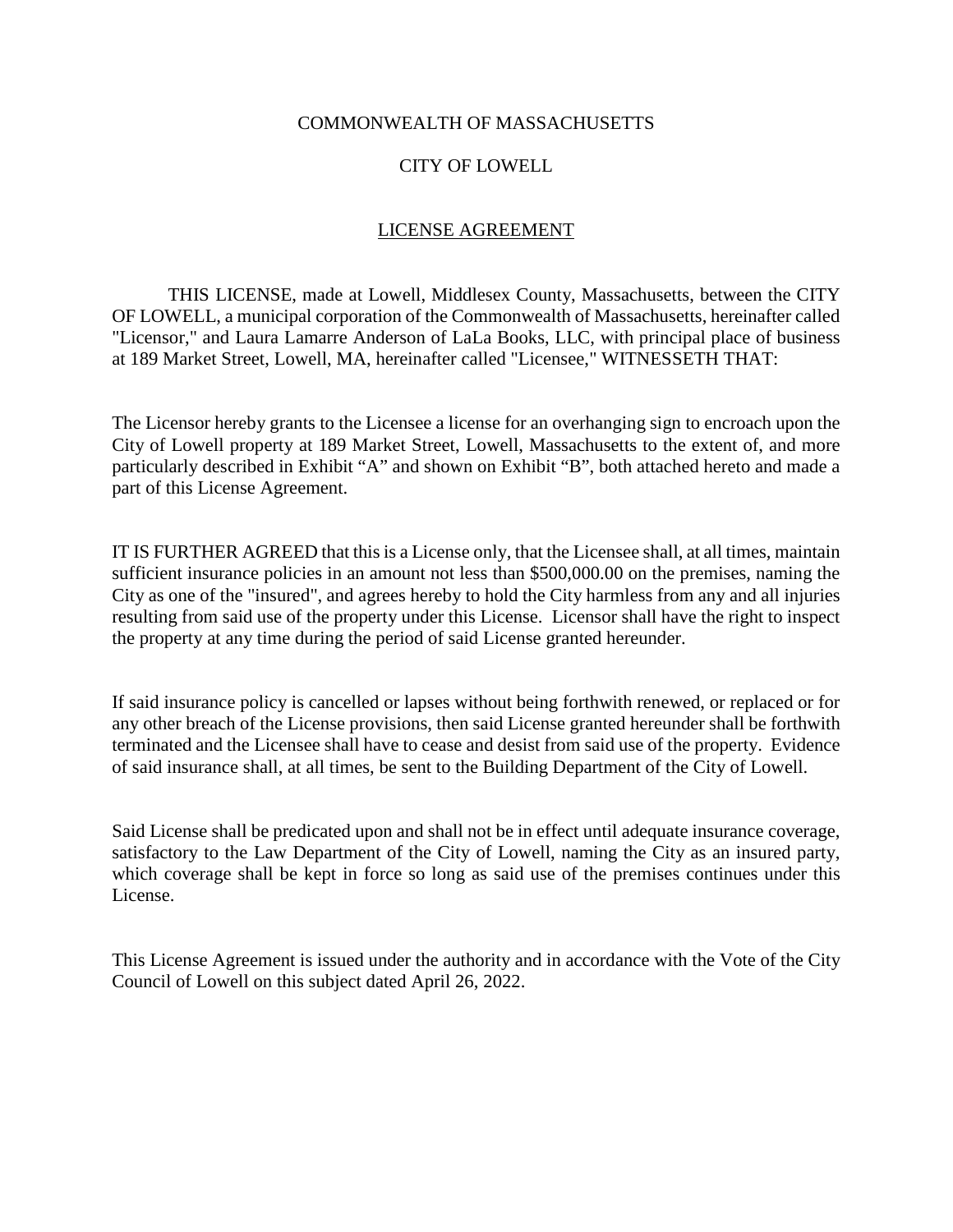The Licensee hereby releases and agrees to indemnify and hold harmless the City of Lowell, its agents, officers, servants and employees from any and all claims, demands and liabilities, including attorney's fees, whatsoever from any and all claims for damage or injury to persons or property which might occur on account of said License for the overhanging awning to encroach upon the City of Lowell property at 189 Market Street, Lowell, Massachusetts.

The Licensee hereby warrants and guarantees that upon termination of this License that the licensed premises shall be returned in the same condition as when license commenced, reasonable wear and tear excluded. Licensee hereby agrees to be responsible for, and to pay for the cost of any damage to the Licensor regarding the licensed premises.

Inherent in this License Agreement is the unilateral right of the Licensor to cancel this license at any time upon written notice thereof to the Licensee for any reason.

The Licensee shall pay for the cost of recording this License at the Middlesex North District Registry of Deeds.

It is understood and agreed that this License does not grant any ownership interest to the Licensee in the licensed area.

Signed and sealed this \_\_\_\_\_ day of \_\_\_\_\_\_\_\_\_\_\_\_\_\_\_\_, 2022.

City of Lowell LaLa Books, LLC

By: \_\_\_\_\_\_\_\_\_\_\_\_\_\_\_\_\_\_\_\_\_\_\_\_\_\_\_\_\_ By: \_\_\_\_\_\_\_\_\_\_\_\_\_\_\_\_\_\_\_\_\_\_\_\_\_\_\_\_\_

Michael Q. Geary, Interim City Manager Laura Lamarre Anderson, Manager

APPROVED AS TO FORM:

Christine P. O'Connor City Solicitor

\_\_\_\_\_\_\_\_\_\_\_\_\_\_\_\_\_\_\_\_\_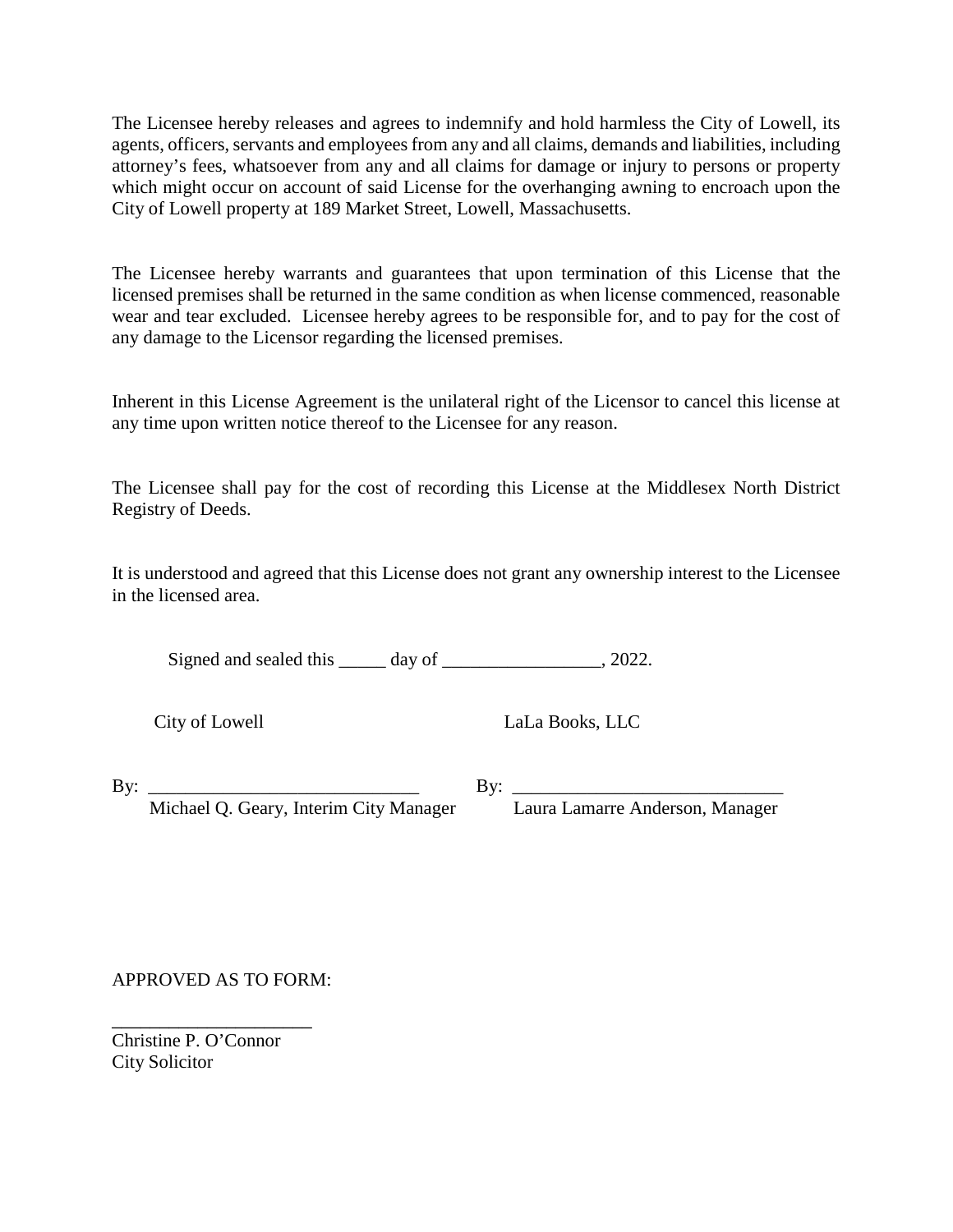#### **COMMONWEALTH OF MASSACHUSETTS**

Middlesex, ss.

On this \_\_\_\_\_\_\_ day of \_\_\_\_\_\_\_\_\_\_\_, 2022, before me the undersigned Notary Public, personally appeared Michael Q. Geary, Interim City Manager, proved to me through satisfactory evidence of identification, which was Notary's personal knowledge of the individual, to be the person whose name is signed on the preceding document, and acknowledged to me that she signed it voluntarily for its stated purpose.

> Notary Public My commission expires:

\_\_\_\_\_\_\_\_\_\_\_\_\_\_\_\_\_\_\_\_\_\_\_\_\_\_\_\_\_\_\_\_\_\_\_\_\_

\_\_\_\_\_\_\_\_\_\_\_\_\_\_\_\_\_\_\_\_\_\_\_\_\_\_\_\_\_\_\_\_\_\_\_\_\_

#### **COMMONWEALTH OF MASSACHUSETTS**

Middlesex, ss.

On this \_\_\_\_\_\_\_ day of \_\_\_\_\_\_\_\_\_\_\_, 2022, before me the undersigned Notary Public, personally appeared Laura Lamarre Anderson, Manager, proved to me through satisfactory evidence of identification, \_\_\_\_\_\_\_\_\_\_\_\_\_\_\_\_\_\_\_\_\_\_, to be the person whose name is signed on the preceding document, and acknowledged to me that she signed it voluntarily for its stated purpose.

> Notary Public My commission expires: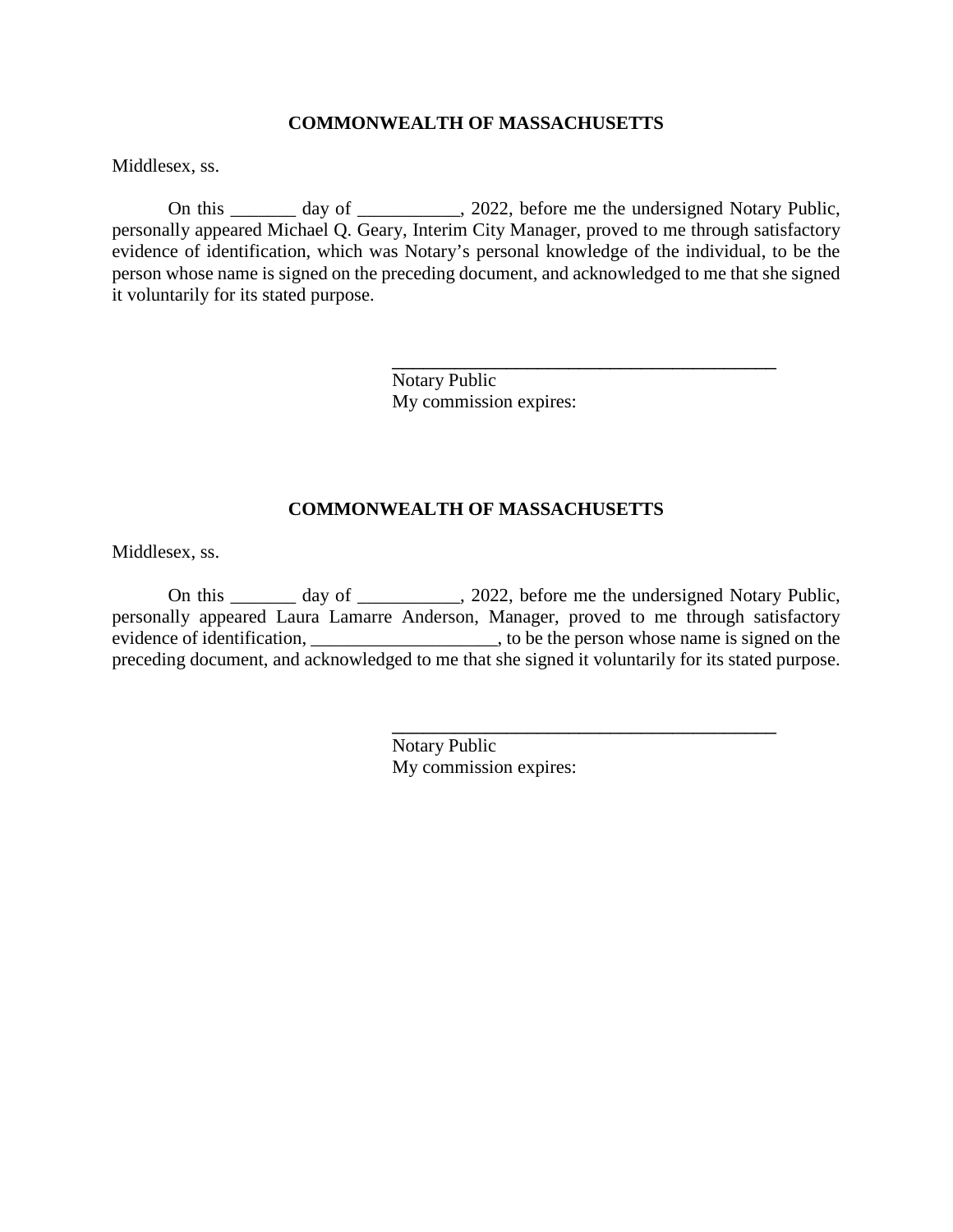# **"A"**

# **DESCRIPTION**

## **SIGN PROJECTING FROM BUILDING INTO MARKET STREET ABOVE FRONT ENTRANCE 189 MARKET STREET**

Market Street, northerly side: Sign two feet eight inches wide by three feet four and one half inches high attached to a steel bracket, extending four feet from the face of the existing building, approximately ten feet above sidewalk and to the right of the main entrance of the building.